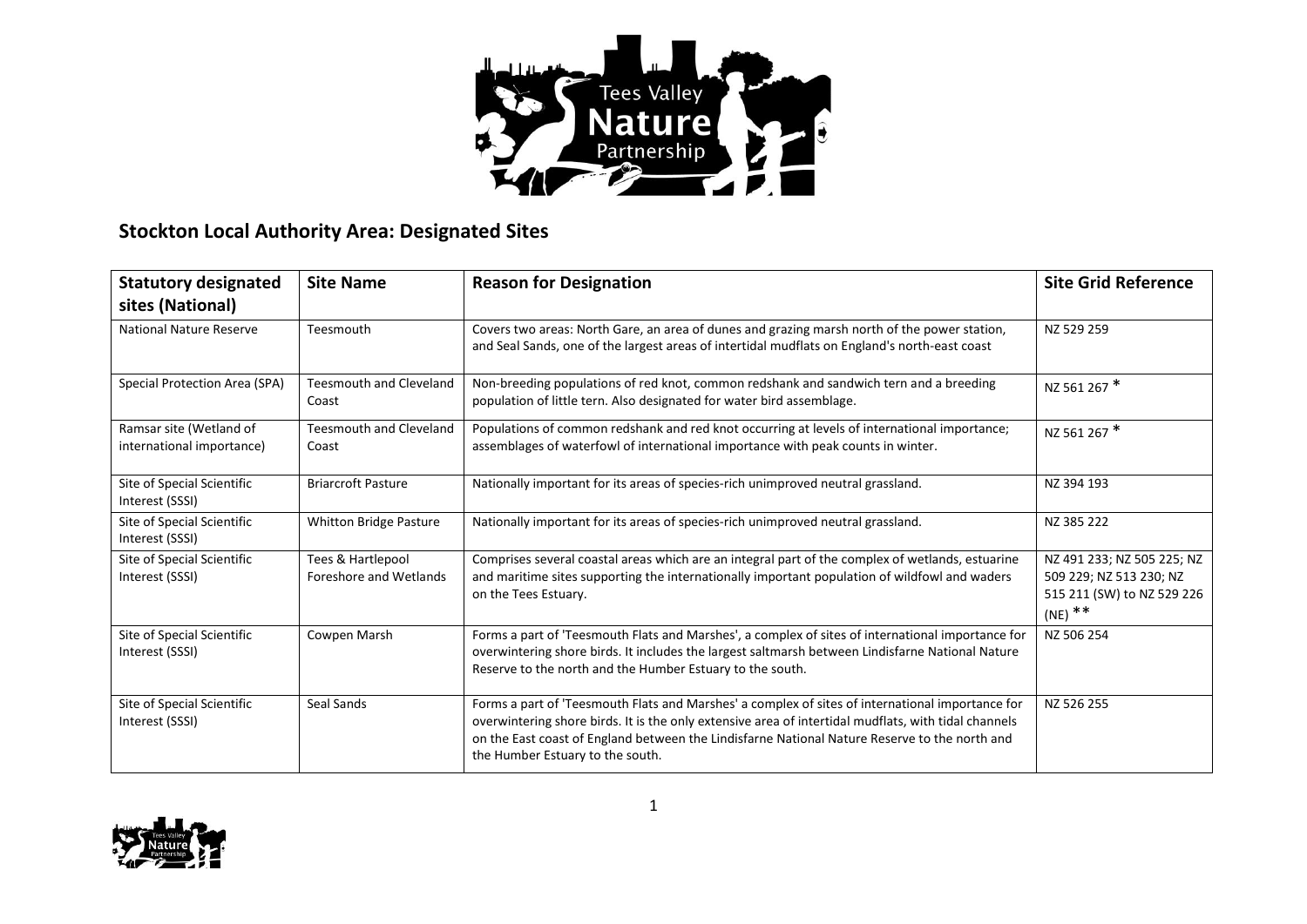| Local non-statutory | <b>Site Name</b>                | <b>Reason for Designation</b>                                                                     | <b>Site Grid Reference</b>              |
|---------------------|---------------------------------|---------------------------------------------------------------------------------------------------|-----------------------------------------|
| designated sites    |                                 |                                                                                                   |                                         |
| <b>LWS</b>          | A19-A67 Road Verges             | U3:G1 (Neutral grasslands mosaic)                                                                 | NZ 438 086 (S) to NZ 435<br>091 (N)     |
| LWS                 | A19 Gorse Field                 | E1 (Flushes, Seepages, Springs etc); G1 (Neutral Grassland)                                       | NZ 442 238                              |
| LWS                 | <b>Aislaby Banks</b>            | E1 (Flushes, Seepages, Springs etc); G1 (Neutral Grassland)                                       | NZ 403 117 (S) to NZ 407<br>122 (N)     |
| LWS                 | <b>Bowlhole Wood</b>            | W1 (Ancient Woodland)                                                                             | NZ 373 099                              |
| LWS                 | Castle Hill Grassland           | G1 (Neutral Grassland)                                                                            | NZ 461 103                              |
| LWS                 |                                 | East and West Gill Grassland E1 (Flushes, Seepages, Springs etc); G1 (Neutral Grassland)          | NZ 438 113                              |
| LWS                 | <b>Elementis Nature Reserve</b> | A1 (Great Crested Newt); I2 (Important Butterflies)                                               | NZ 408 153                              |
| LWS                 | Elton Rookery Wood              | W2 (Broad-leaved Woodland and Replanted Ancient Woodland)                                         | NZ 404 172                              |
| LWS                 | Fulthorpe Lane Road Verge       | U3:G1 (Neutral grasslands)                                                                        | NZ 409 246                              |
| LWS                 | <b>Gravel Hole</b>              | A1 (Great Crested Newt); G1 (Neutral Grassland); I2 (Important Butterflies); U1 (Urban Grassland) | NZ 445 232                              |
| LWS                 | <b>Hartburn Beck</b>            | G1 (Neutral Grassland)                                                                            | NZ 420 175                              |
| LWS                 | High Farm Thornton<br>Grassland | G1 (Neutral Grassland)                                                                            | NZ 484 125 to NZ 483 128                |
| LWS                 | Ingleby Hill Grassland          | G1 (Neutral Grassland)                                                                            | NZ 4443 1257 (S) to NZ<br>4365 1296 (N) |
| LWS                 | Leven Bridge Grassland          | G1 (Neutral Grassland)                                                                            | NZ 444 115                              |
| LWS                 | Leven Valley Woods              | W1 (Ancient Woodland)/ W2 (Broad-leaved Woodland and Re-planted Ancient Woodland) Mosaic          | NZ 446 094 (S) to NZ 445<br>119(N)      |
| LWS                 | Low Middlefield Farm            | G1 (Neutral Grassland)                                                                            | NZ 4161 2402                            |

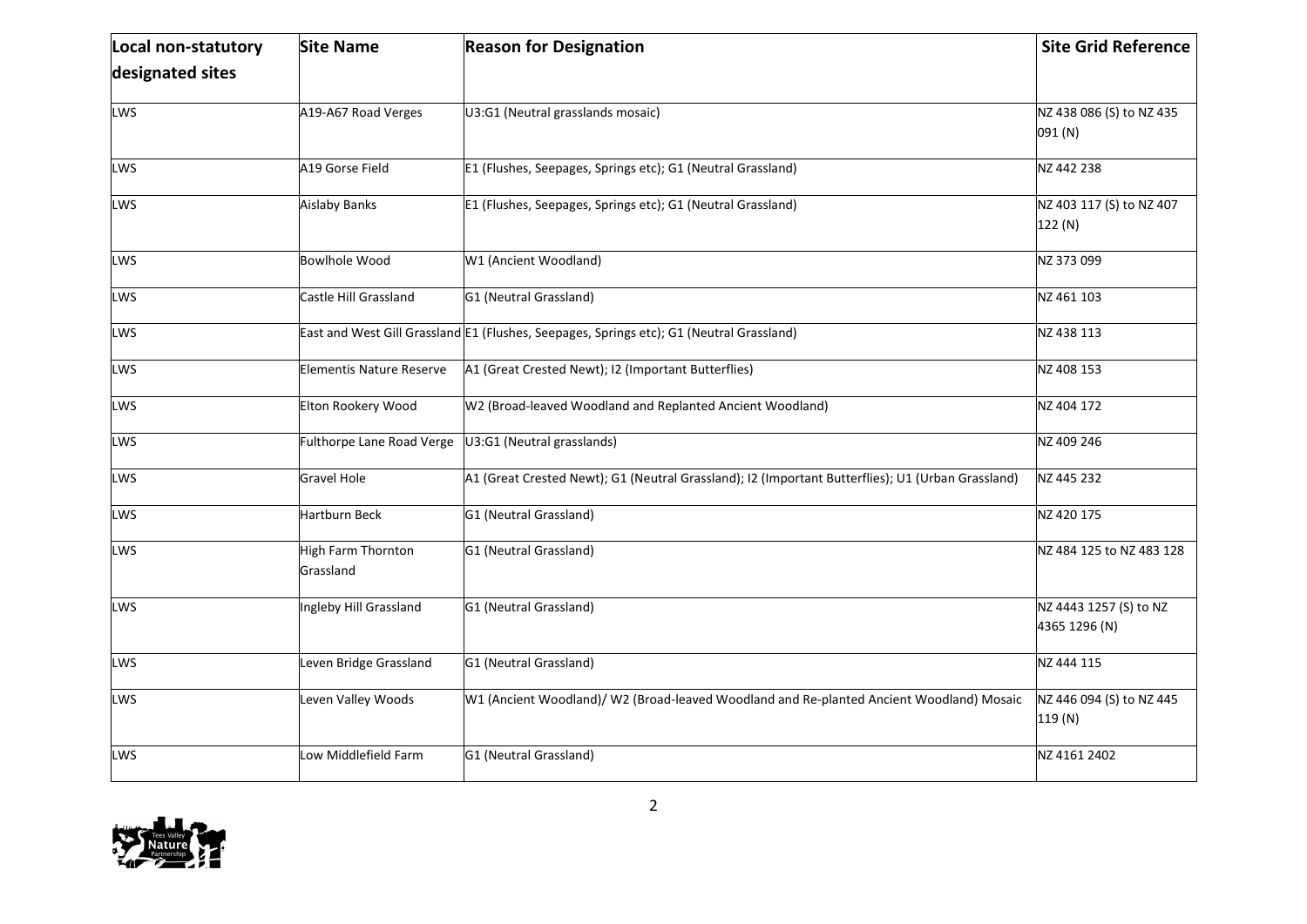| Local non-statutory | <b>Site Name</b>                                     | <b>Reason for Designation</b>                                                                         | <b>Site Grid Reference</b>              |
|---------------------|------------------------------------------------------|-------------------------------------------------------------------------------------------------------|-----------------------------------------|
| designated sites    |                                                      |                                                                                                       |                                         |
| <b>LWS</b>          | Newsham Banks Grassland                              | G1 (Neutral Grassland)                                                                                | NZ 383 105                              |
| LWS                 | Newsham Wood                                         | W1 (Ancient Woodland); W2 (Broad-leaved Woodland and Replanted Ancient Woodland)                      | NZ 384 110                              |
| LWS                 | Norton Foundary Tip<br>Grassland                     | G1 (Neutral Grassland)                                                                                | NZ 438 232                              |
| <b>LWS</b>          | <b>Old River Tees</b>                                | C1 (Saltmarsh); E2 (Reedbed); M4 (Water Vole)                                                         | NZ 470 183                              |
| LWS                 | Saltergill Pasture                                   | G1 (Neutral Grassland)                                                                                | NZ 410 102                              |
| <b>LWS</b>          | Saltergill Wood                                      | W2 (Broad-leaved Woodland and Replanted Ancient Woodland)                                             | NZ 407 100                              |
| <b>LWS</b>          | Sloshmire Gate Pond                                  | G1 (Neutral Grassland)                                                                                | NZ 383 118                              |
| LWS                 | <b>Stainsby Wood</b>                                 | W1 (Ancient Woodland); W2 (Broad-leaved Woodland and Replanted Ancient Woodland)                      | NZ 463 150                              |
| LWS                 | Thornaby Wood                                        | W1 (Ancient Woodland); W2 (Broad-leaved Woodland and Replanted Ancient Woodland)                      | NZ 451 152                              |
| <b>LWS</b>          | Thornton Grange Grassland                            | G1 (Neutral Grassland)                                                                                | NZ 4725 1350                            |
| <b>LWS</b>          | Whinny Hill to Sandy Leas<br>Road Verge              | U3:G1 (Neutral grasslands mosaic)                                                                     | NZ 3852 1852 (N) to NZ<br>3873 1807 (S) |
| <b>LWS</b>          | Air Products Reedbeds                                | E2 (Reedbed)                                                                                          | NZ 467 207                              |
| <b>LWS</b>          | <b>Bassleton Wood</b>                                | W1 (Ancient Woodland); W2 (Broad-leaved Woodland and Replanted Ancient Woodland)                      | NZ 445 156                              |
| LWS                 | <b>Billingham Beck Valley</b><br><b>Country Park</b> | E1 (Flushes, Seepages, Springs etc); E2 (Reedbed); G1 (Neutral Grassland); I2 (Important Butterflies) | NZ 447 234 (N) to NZ 455<br>215(S)      |
| LWS                 | <b>Black Bobbies Field</b>                           | G1 (Neutral Grassland)                                                                                | NZ 447 165                              |
| <b>LWS</b>          | <b>Bowesfield Pond</b>                               | G1 (Neutral Grassland)                                                                                | NZ 433 178                              |

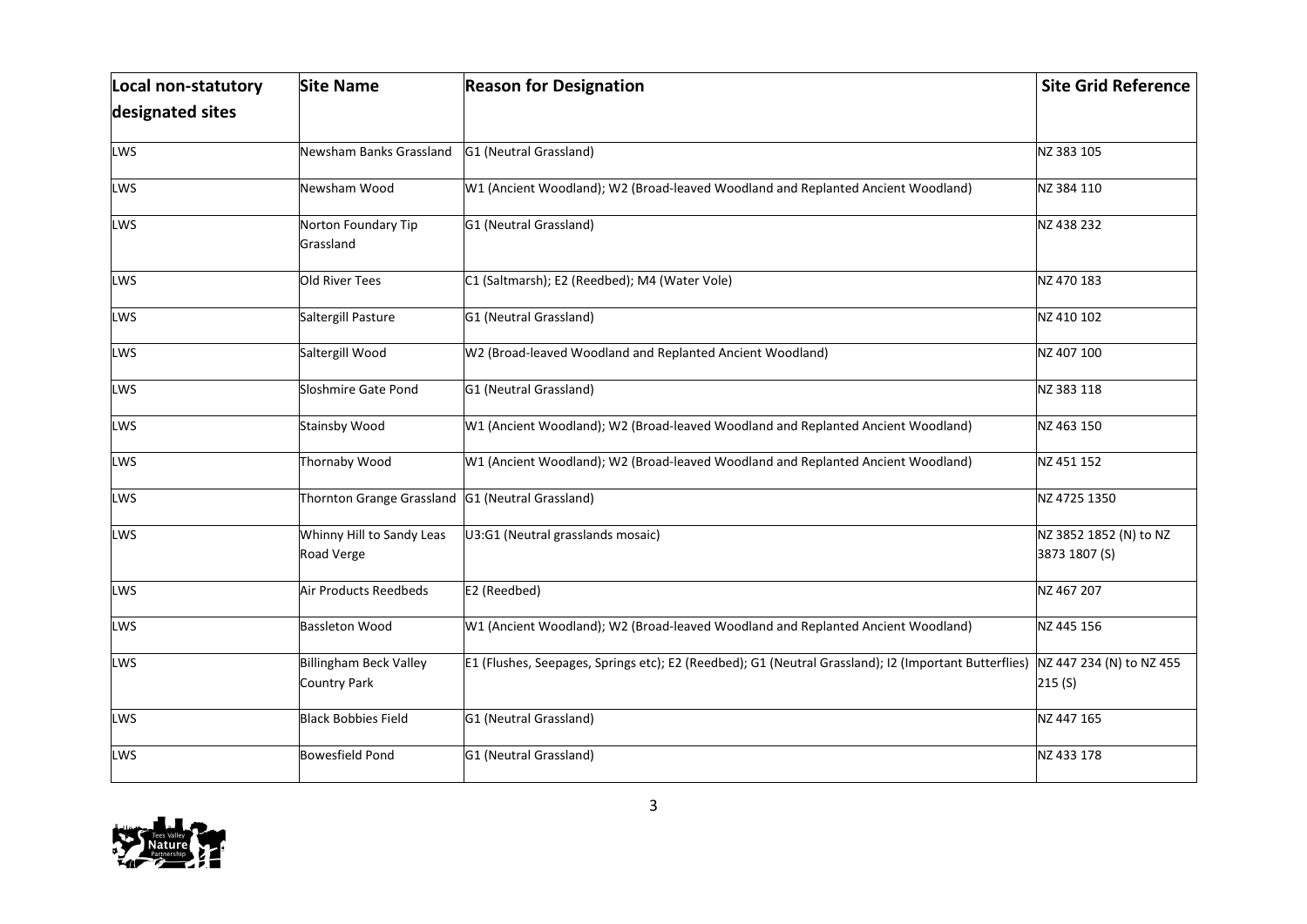| Local non-statutory | <b>Site Name</b>               | <b>Reason for Designation</b>                                                                                                                | <b>Site Grid Reference</b>                |
|---------------------|--------------------------------|----------------------------------------------------------------------------------------------------------------------------------------------|-------------------------------------------|
| designated sites    |                                |                                                                                                                                              |                                           |
| <b>LWS</b>          | Cowpen Bewley Woodland<br>Park | A1 (Great Crested Newt)                                                                                                                      | NZ 482 253                                |
| LWS                 | Darlington Lane Road<br>Verges | U3:G1 (Neutral grasslands mosaic)                                                                                                            | NZ 364 181 (W) to NZ 372<br>184 (E)       |
| <b>LWS</b>          | Eliff's Mill                   | A1 (Great Crested Newt)                                                                                                                      | NZ 407 142                                |
| <b>LWS</b>          | Greenvale                      | G1 (Neutral Grassland); M4 (Water Vole)                                                                                                      | NZ 4157 1877 to NZ 4141<br>1911           |
| <b>LWS</b>          | Hardwick Dene                  | 12 (Important Butterflies); E1 (Flushes, Seepages, Springs etc); G1 (Neutral Grassland)                                                      | NZ 418 205                                |
| LWS                 | Norton Bottoms                 | E2 (Reedbed); U1 (Urban Grassland)                                                                                                           | NZ 4560 2151 (NW) to NZ<br>4657 2113 (SE) |
| <b>LWS</b>          | Portrack Meadows               | C1 (Saltmarsh); E2 (Reedbed); U1 (Urban Grassland)                                                                                           | NZ 475 198                                |
| LWS                 | Quarry Wood                    | 12 (Important Butterflies)                                                                                                                   | NZ 428 153                                |
| LWS                 | Redmarshall Road Verge         | U3:G1 (Neutral grasslands mosaic)                                                                                                            | NZ 4012 2006 (NW) to NZ<br>4032 1990 (SE) |
| <b>LWS</b>          | Sleepy Hollow Grassland        | G1 (Neutral Grassland)                                                                                                                       | NZ 4834 1309                              |
| <b>LWS</b>          | <b>Stainsby Beck Meadow</b>    | G1 (Neutral Grassland)                                                                                                                       | NZ 465 144                                |
| LWS                 | The Holmes                     | G1 (Neutral Grassland)                                                                                                                       | NZ 445 162                                |
| <b>LWS</b>          | Thorpe Pond                    | (within Thorpe Wood)                                                                                                                         | NZ 404 246                                |
| <b>LWS</b>          | Thorpe Wood                    | A1 (Great Crested Newt); A2 (Native Amphibians); W1 (Ancient Woodland)/ W2 (Broad-leaved<br>Woodland and Re-planted Ancient Woodland) Mosaic | NZ 405 247                                |

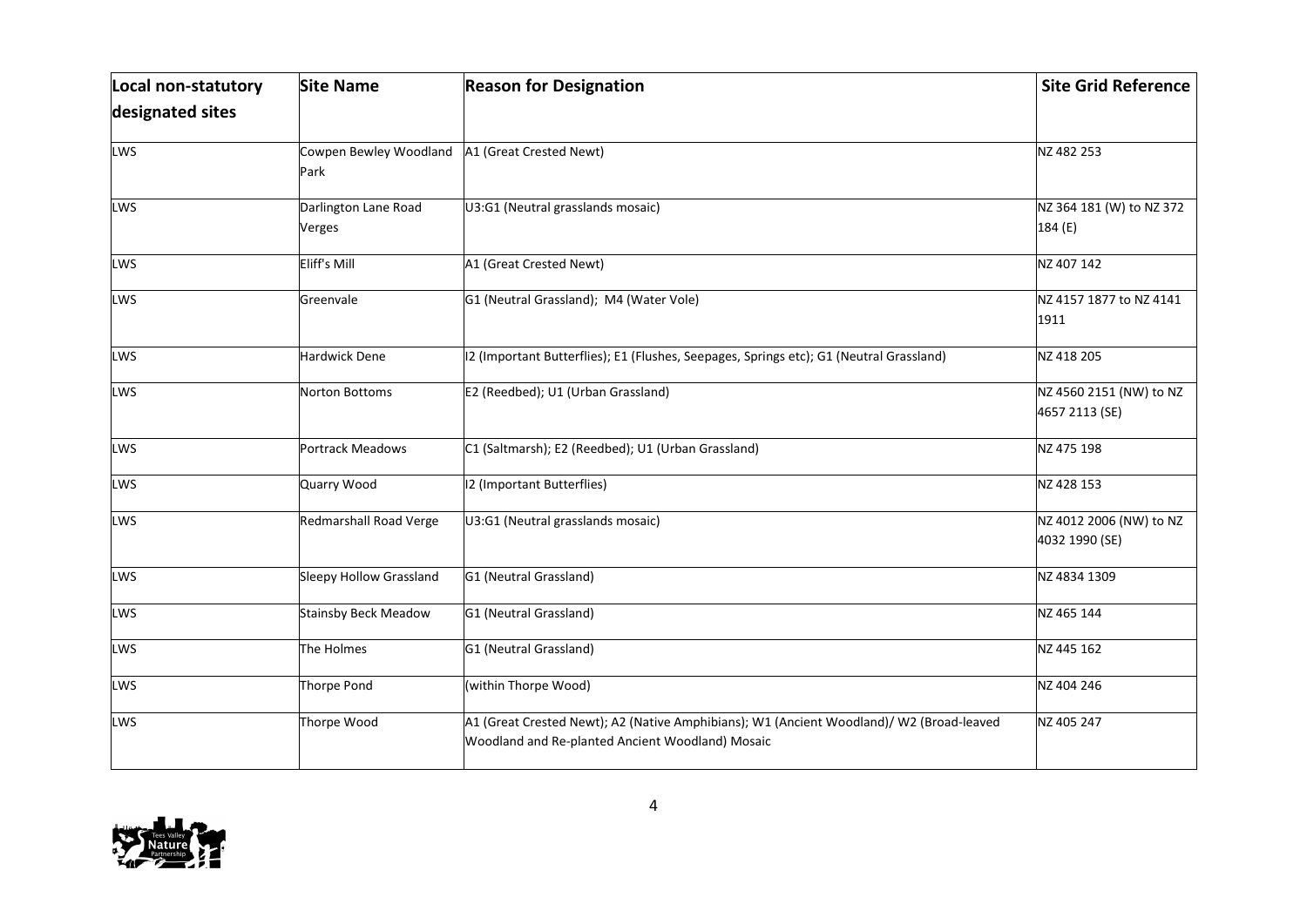| Local non-statutory | <b>Site Name</b>                 | <b>Reason for Designation</b>                                                                                                                                                                                                | <b>Site Grid Reference</b>                              |
|---------------------|----------------------------------|------------------------------------------------------------------------------------------------------------------------------------------------------------------------------------------------------------------------------|---------------------------------------------------------|
| designated sites    |                                  |                                                                                                                                                                                                                              |                                                         |
| LWS                 | Wynyard Woodland Park            | A1 (Great Crested Newt); M3 (Harvest Mouse); G1 (Neutral Grassland); U3:G1 (Neutral Grassland<br>mosaic)                                                                                                                     | NZ 403 277 (N) to NZ 408<br>222(S)                      |
| LWS                 | Yarm Churchyard                  | B1 (Bryophytes, Lichens and Fungi)                                                                                                                                                                                           | NZ 416 129                                              |
| LWS                 | Crow Wood Grassland              | G1 (Neutral Grassland)                                                                                                                                                                                                       | NZ 450 108                                              |
| <b>LWS</b>          | Portrack Marsh                   | [12 (Important Butterflies); O1 (Wintering Populations of Birds as % of National Population)                                                                                                                                 | NZ 465 195                                              |
| LWS                 | <b>Bowesfield Nature Reserve</b> | M3 (Harvest Mouse); O1 (Wintering Populations of Birds as % of National Population)                                                                                                                                          | NZ 4457 1642 (north area);<br>NZ 4430 1585 (south area) |
| LWS                 | Clockhouse and Rookery<br>Wood   | W1 (Ancient Woodland); W2 (Broad-leaved Woodland and Replanted Ancient Woodland)                                                                                                                                             | NZ 425 122                                              |
| LGS                 | <b>Gravel Hole Quarry</b>        | Disused quarry showing quaternary sandstone gravel deposits                                                                                                                                                                  | NZ 445 231                                              |
| <b>LGS</b>          | <b>Barwick Sandstone Quarry</b>  | Disused quarry showing unique sherwood sandstone exposure                                                                                                                                                                    | NZ 435 153                                              |
| LGS                 | <b>Barwick Dyke Quarry</b>       | Disused Cleveland Dyke quarry                                                                                                                                                                                                | NZ 431 152                                              |
| LGS                 | Stainsby Beck (Mercia &<br>Dyke) | Red - brown loamy friable clay, with very little stone or pebble content. Blood red hard packed<br>stoneless very dry clay, average thickness 300-400 mm Mercia mudstone containing Tufa with<br>fossils.                    | NZ 465 147 to NZ 465 146                                |
| LNR                 | Stillington Forest Park          | A former slag heap that was reclaimed and developed to benefit both wildlife and visitors. It is<br>managed at a wildflower meadow, several ponds and wetland areas, and a dense jungle of mature<br>hawthorn and ash trees. | NZ 373 239                                              |
| LNR                 | Thorpe Wood                      | An old railway line with three fine brick-built bridges and colonised by trees, plants and flowers with NZ 403 247<br>semi-natural ancient woodland - oak, ash and hazel trees cloaking the slopes of a small valley         |                                                         |

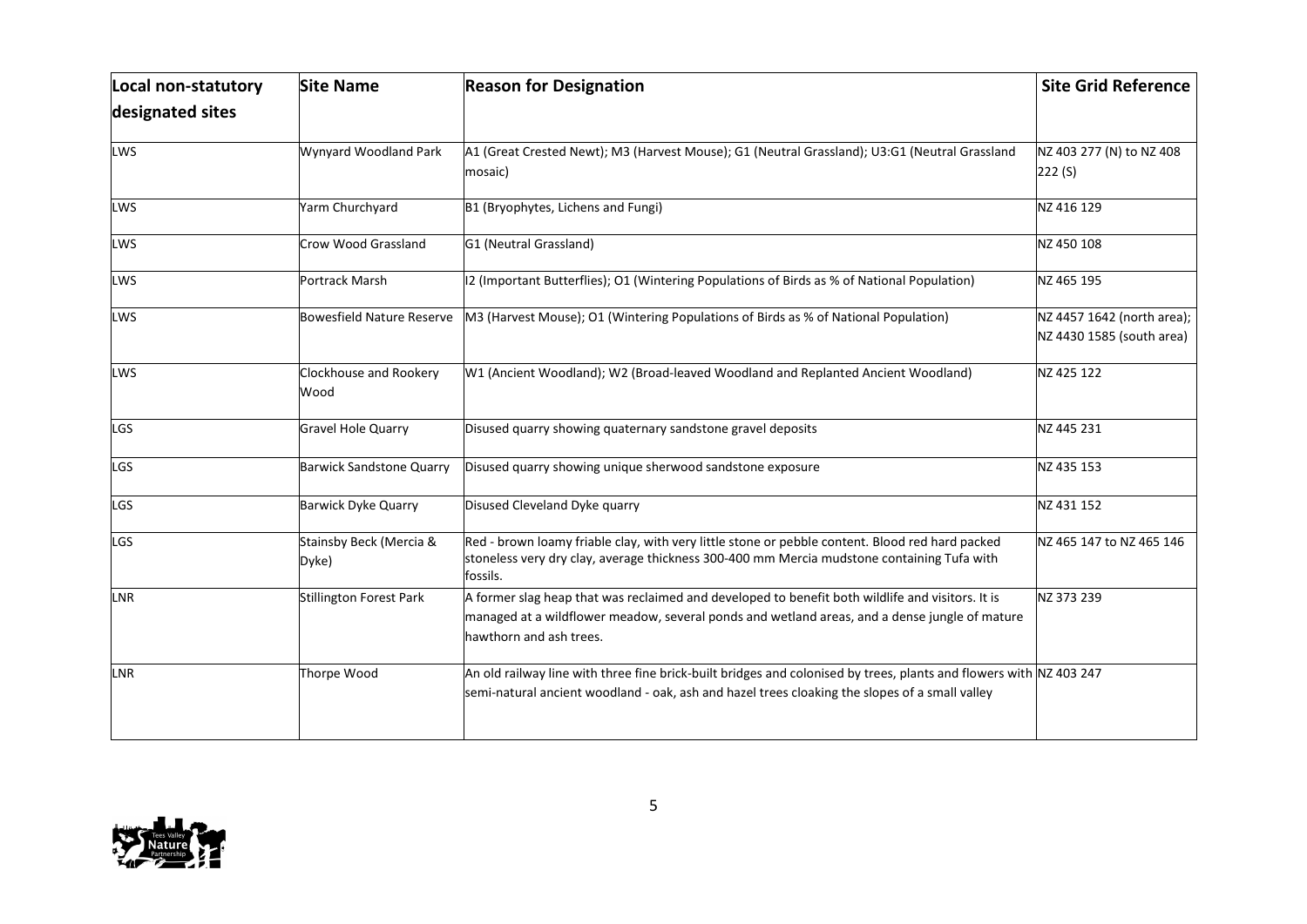| Local non-statutory | <b>Site Name</b>                              | <b>Reason for Designation</b>                                                                                                                                                                | <b>Site Grid Reference</b> |
|---------------------|-----------------------------------------------|----------------------------------------------------------------------------------------------------------------------------------------------------------------------------------------------|----------------------------|
| designated sites    |                                               |                                                                                                                                                                                              |                            |
| LNR                 | Hardwick Dene and Elm<br>Tree Woods           | The site consists of four distinct sections - two steep sided wooded valleys, separated by a roughly<br>triangular area of grassland, and a further area of herb-rich, unimproved grassland. | NZ 420 205                 |
| LNR                 | Greenvale                                     | Comprises unimproved grassland, amenity grassland and small compartments of woodland.                                                                                                        | NZ 414 189                 |
| LNR                 | Quarry Wood                                   | This woodland within Preston Park was a former Victorian Quarry that has now been reclaimed by<br>nature and is partly flooded.                                                              | NZ 427 153                 |
| LNR                 | <b>Barwick Pond</b>                           | Home to many amphibian species including great crested newt.                                                                                                                                 | NZ 442 136                 |
| <b>LNR</b>          | Bassleton Wood and The<br><b>Holmes</b>       | Ancient deciduous woodland, although no fully grown trees because they were felled at the end of<br>World War 2                                                                              | NZ 444 161                 |
| LNR                 | <b>Black Bobbies Field</b><br>Thornaby        | Neutral grassland along the eastern banks of the river Tees                                                                                                                                  | NZ 448 166                 |
| <b>LNR</b>          | Norton Grange Marsh                           | Comprises a wetland area with a beck that runs through the centre of the site, a wildflower<br>meadow, scrub and long grassland.                                                             | NZ 440 208                 |
| <b>LNR</b>          | Charlton's Pond                               | Former clay pit with a two lake complex in mature woodland park                                                                                                                              | NZ 468 231                 |
| LNR                 | Cowpen Bewley Woodland<br><b>Country Park</b> | Reclaimed from former brickworks, landfill and ex-agricultural land there are now large variety of<br>habitats and wildlife including grassland, a lake, a series of ponds and a beck.       | NZ 475 252                 |
| <b>LNR</b>          | <b>Billingham Beck Valley</b>                 | A wetland with meadows, ponds, marsh and woodland                                                                                                                                            | NZ 453 223                 |

LWS – Local Wildlife Site; LGS – Local Geological Site; LNR – Local Nature Reserve